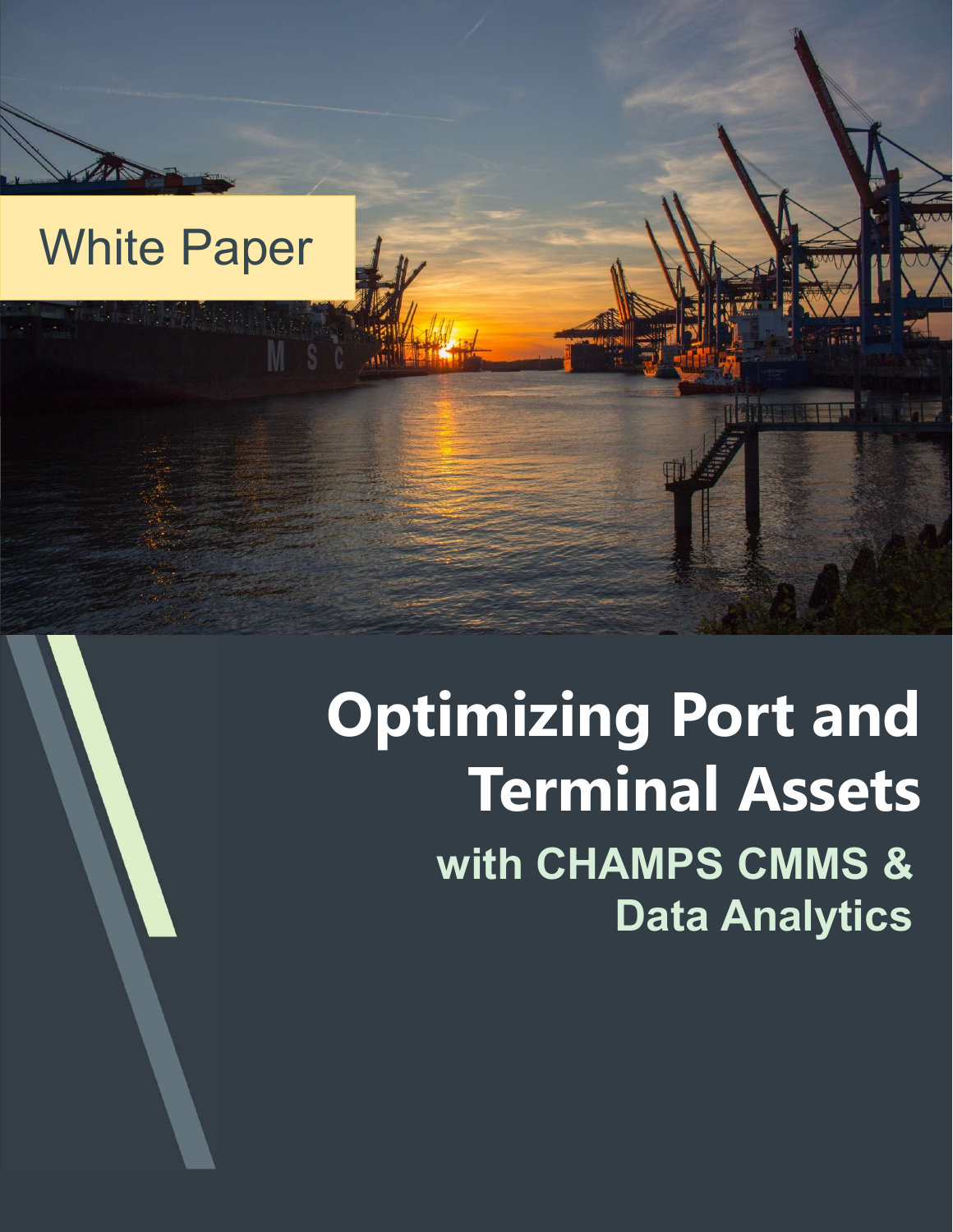**Optimizing Port and Terminal Assets with<br>
CHAMPS CMMS & Data Analytics<br>
Today's port and container facilities<br>
Today's port and container facilities<br>
stakeholders that include port operators, haulers and shipping<br>
port op CHAMPS CMMS & Data Analytics**<br> **CHAMPS CMMS & Data Analytics**<br>
Today's port and container facilities<br>
comprise complex organizations, with<br>
stakeholders that include port authorities,<br>
port operators, haulers and shipping **Optimizing Port and Terminal Assets with**<br> **CHAMPS CMMS & Data Analytics**<br>
Today's port and container facilities<br>
comprise complex organizations, with<br>
stakeholders that include port authorities,<br>
port operators, haulers **Optimizing Port and Terminal Assets with**<br> **CHAMPS CMMS & Data Analytics**<br>
Today's port and container facilities<br>
comprise complex organizations, with<br>
stakeholders that include port authorities,<br>
port operators, haulers **CHAMPS CMMS & Data Analytics**<br>
Today's port and container facilities<br>
comprise complex organizations, with<br>
stakeholders that include port authorities,<br>
port operators, haulers and shipping<br>
companies. Port and container **CHAMPS CMMS & Data Analytics**<br> **CHAMPS CMMS & Data Analytics**<br>
Today's port and container facilities<br>
comprise complex organizations, with<br>
stakeholders that include port authorities,<br>
port operators, haulers and shipping **Optimizing Port and Terminal Assets with**<br> **CHAMPS CMMS & Data Analytics**<br>
Today's port and container facilities<br>
stakeholders that include port authorities,<br>
stakeholders that include port authorities,<br>
port operators, h **CHAMPS CMMS & Data Analytics**<br> **CHAMPS CMMS & Data Analytics**<br>
Today's port and container facilities<br>
comprise complex organizations, with<br>
stakeholders that include port authorities,<br>
port operators, haulers and shipping **CHAMPS CMMS & Data Analytics**<br>
CHAMPS CMMS & Data Analytics<br>
Today's port and container facilities<br>
comprise complex organizations, with<br>
stakeholders that include port authorities,<br>
port operators, haulers and shipping<br> **Optimizing Port and Terminal Assets with**<br> **CHAMPS CMMS & Data Analytics**<br>
Today's port and container facilities<br>
Secause the cost of downtime of<br>
stakeholders that include port authorities,<br>
port operators, haulers and s **CHAMPS CMMS & Data Analytics**<br> **CHAMPS CMMS & Data Analytics**<br>
Today's port and container facilities<br>
comprise complex organizations, with<br>
stakeholders that include port authorities,<br>
port operators, haulers and shipping **Optimizing Port and Terminal Assets with**<br> **CHAMPS CMMS & Data Analytics**<br>
Today's port and container facilities<br>
comprise complex organizations, with<br>
stakeholders that include port authorities,<br>
pred a solution like CHA CHAMPS CMMS & Data Analytics<br>
Today's port and container facilities<br>
Secause the cost of downtime of the<br>
stakeholders that include port authorities,<br>
seests is significant, ports and termin<br>
stakeholders that include port CHAMPS CMMS & Data Analytics<br>
Today's port and container facilities<br>
somprise complex organizations, with<br>
sassets is significant, ports and term<br>
port operators, hauliers and shipping<br>
port operators, hauliers and shippin Today's port and container facilities<br>
secause the cost of downtime of these<br>
scomprise complex organizations, with<br>
stakeholders that include port authorities,<br>
need a solution like CHAMPS CMMS that<br>
companies. Port and c Today's port and container facilities<br>
scause the<br>
stakeholders that include port authorities,<br>
port operators, haulers and shipping<br>
and maintenance organizations are<br>
especially strained as global trade has<br>
increased an comprise complex organizations, with a seasues the cost of communite of the stateholders that include port and container operations, the port and container operations are provides to the information needed by energially st stakeholders that include port authorities,<br>
assests as signingary<br>
poed a solution like CHAMPS CMMS that<br>
companies. Port and container operations<br>
companies. Port and container operations<br>
are companizations are<br>
informa port operators, haulers and shipping<br>
revoides the information needed b<br>
container and onliainer operations are<br>
and maintenance organizations are<br>
information needed b<br>
and maintenance organizations are<br>
sepecially strain companies. Port and container operations<br>
especially strained as global trade has<br>
increased and vessel sizes and cargo<br>
volumes have surged. Ports must improve<br>
their operations of throughput the increasing<br>
functions to and maintenance organizations are<br>
ensectially strained as global trade has<br>
increased and vessel sizes and cargo<br>
increased and vessel sizes and cargo<br>
volumes have surged. Ports must improve<br>
their operations and mainten especially strained as global trade has<br>
increased and vessel sizes and cargo video solutions to perthe work done<br>
involumes have surged. Ports must improve<br>
their operations and maintenance<br>
functions to throughput the in

increased and vessel sizes and cargo<br>
vectimicians to get the work done<br>
velocumes have surged. Ports must improve<br>
their operations and maintenance<br>
functions to throughput the increasing<br>
can achieve these goals by deplo volumes have surged. Ports must improve<br>
their operations and maintenance than the increasing<br>
the increasing<br>
the increasing<br>
the increasing<br>
sumbler of containers every year. Ports<br>
solve deploying<br>
and achieve these goa their operations and maintenance<br>
functions to throughout the increasing<br>
functions to throughout the increasing<br>
number of containers every year. Ports<br>
can achieve these goals by deploying<br>
software solutions that optimi functions to throughput the increasing<br>
number of containers every year. Ports<br>
can achieve these goals by deploying<br>
software solutions that optimize operations<br>
and maintenance, promote efficiency, and<br>
reduce costs.<br>
Po number of containers every year. Ports<br>
scritive managers to evaluate the<br>
scritive resear achieve these goals by deploying<br>
scritive solutions that optimize operations<br>
and maintenance, promote efficiency, and<br>
Fort and t can achieve these goals by deploying<br>software solutions that optimize operations<br>and maintenance, promote efficiency, and<br>reduce costs.<br>Port and terminal operations can come to<br>a stecking or container handling cranes<br>as te and maintenance, promote efficiency, and<br>
reduce costs.<br>
Ports must improve their<br>
Ports must improve their<br>
as stacking or container handling cranss and maintenance<br>
as stacking or container handling cranss and maintenanc reduce costs.<br>
Fort and terminal operations can come to<br>
operations and maintenance<br>
a screeching halt if critical equipment such<br>
functions to throughput the<br>
as stacking or container handling cranes<br>
were to break down u Forts must improve their<br>
a screeching halt if critical equipment such<br>
as stacking or container handling cranes<br>
there to break down unexpectedly, backing<br>
were to break down unexpectedly, backing<br>
increasing number of co Port and terminal operations can come to<br>
a screeching halt if critical equipment such as stacking or container harding cranes<br>
as stacking or container harding cranes<br>
increasing number of container<br>
up cargo ships. Sched and provides material equipment such and the maintenance families are stacking or container handling cranes were to break down unexpectedly, backing increasing number of containers with example with equipment in equipment as stacking or container handling cranes<br>
increasing *increasing number of containers*<br>
were to break down unexpectedly, backing<br>
the cargo ships. Schedules for trucks and<br>
freight trains waiting to haul the containers<br>
wi were to break down unexpectedly, backing<br>
up cargo ships. Schedules for trucks and<br>
freight trains waiting to haul the containers<br>
will also be disrupted with equipment<br>
downtime. Such disruptions in port and<br>
terminal ope

With<br>Because the cost of downtime of these<br>assets is significant, ports and terminals<br>need a solution like CHAMPS CMMS that<br>provides the information needed by<br>maintenance: Film and the cost of downtime of these<br>assets is significant, ports and terminals<br>need a solution like CHAMPS CMMS that<br>provides the information needed by<br>maintenance: France assets is significant, ports and terminals<br>need a solution like CHAMPS CMMS that<br>provides the information needed by<br>maintenance:<br>• Technicians to get the work done **Provides the cost of downtime of these**<br> **Provides the information needed by**<br> **Provides the information needed by**<br> **Provides the information needed by**<br> **Provides the information needed by**<br> **Provides the work done** maintenance:

- Technicians to get the work done
- Planners and schedulers to organize and schedule work and
- Executive managers to evaluate the overall maintenance performance.

"Ports must improve their operations and maintenance functions to throughput the increasing number of containers every year." • Planners and schedulers to organize<br>
and schedule work and<br>
• Executive managers to evaluate the<br>
overall maintenance performance.<br>
"Ports must improve their<br>
operations and maintenance<br>
functions to throughput the<br>
incr • Executive managers to evaluate the<br>
overall maintenance performance.<br>
"Ports must improve their<br>
operations and maintenance<br>
functions to throughput the<br>
increasing number of containers<br>
every year."<br>
Equipment Tracking

Find the overall maintenance performance.<br>
The overall maintenance performance.<br>
The overations and maintenance<br>
functions to throughput the<br>
increasing number of containers<br>
every year."<br>
Equipment Tracking and Maintenanc Executive managers to evaluate the<br>overall maintenance performance.<br>
"Ports must improve their<br>operations and maintenance<br>
functions to throughput the<br>
increasing number of containers<br>
every year."<br>
Equipment Tracking and Forts must improve their<br>
"Ports must improve their<br>
operations and maintenance<br>
functions to throughput the<br>
increasing number of containers<br>
every year."<br>
Equipment Tracking and Maintenance<br>
This functionally rich module "Ports must improve their<br>operations and maintenance<br>functions to throughput the<br>increasing number of containers<br>every year."<br>Equipment Tracking and Maintenance<br>This functionally rich module defines and<br>tracks all equipmen "Ports must improve their<br>
operations and maintenance<br>
functions to throughput the<br>
increasing number of containers<br>
every year."<br>
Equipment Tracking and Maintenance<br>
This functionally rich module defines and<br>
tracks all e "Ports must improve their<br>
operations and maintenance<br>
functions to throughput the<br>
increasing number of containers<br>
every year."<br>
Equipment Tracking and Maintenance<br>
This functionally rich module defines and<br>
tracks all e operations and maintenance<br>
functions to throughput the<br>
increasing number of containers<br>
every year."<br>
Equipment Tracking and Maintenance<br>
This functionally rich module defines and<br>
tracks all equipment records against wh Functions to throughput the<br>increasing number of containers<br>every year."<br>Equipment Tracking and Maintenance<br>This functionally rich module defines and<br>tracks all equipment records against which<br>maintenance activities, costs increasing number of containers<br>every year."<br>Equipment Tracking and Maintenance<br>This functionally rich module defines and<br>tracks all equipment records against which<br>maintenance activities, costs, and history<br>are documented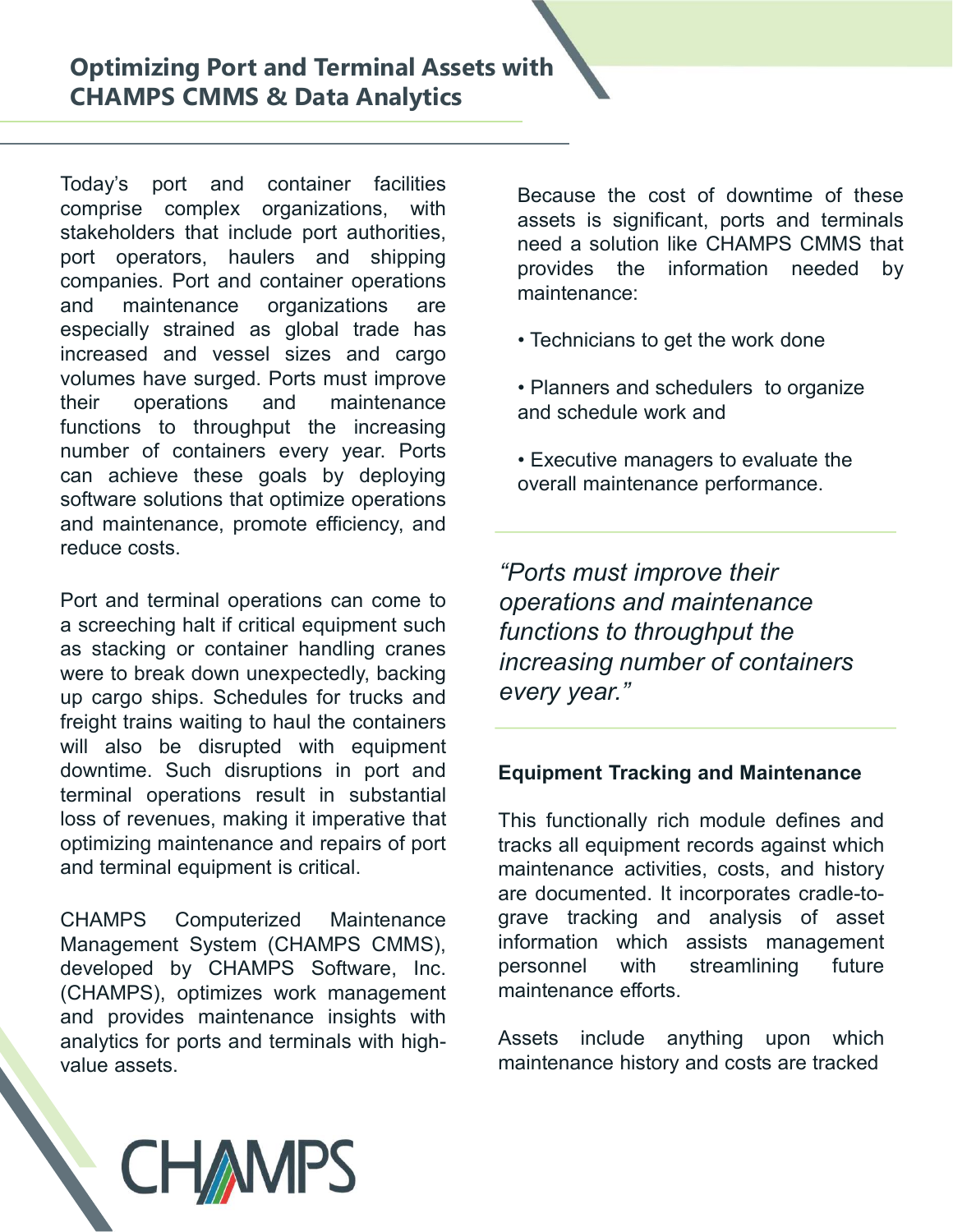**Optimizing Port and Terminal Assets with<br>
CHAMPS CMMS & Data Analytics<br>
and can be defined as locations,<br>
departments, buildings, yards, systems,<br>
vehicles and more. Critical information<br>
related to each asset can include Optimizing Port and Terminal Assets with<br>
CHAMPS CMMS & Data Analytics<br>
and can be defined as locations, CHAMPS CMMS Applications<br>
departments, buildings, yards, systems,<br>
vehicles and more. Critical information<br>
interest Optimizing Port and Terminal Assets with<br>
CHAMPS CMMS & Data Analytics<br>
and can be defined as locations,<br>
departments, buildings, yards, systems,<br>
vehicles and more. Critical information<br>
related to each asset can include Optimizing Port and Terminal Assets with**<br> **CHAMPS CMMS & Data Analytics**<br>
and can be defined as locations,<br>
departments, buildings, yards, systems,<br>
vehicles and more. Critical information<br>
related to each asset can incl **Optimizing Port and Terminal Assets with**<br> **CHAMPS CMMS & Data Analytics**<br>
and can be defined as locations,<br>
departments, buildings, yards, systems,<br>
related to each asset can include location<br>
related to each asset can i **Optimizing Port and Terminal Assets with<br>
CHAMPS CMMS & Data Analytics<br>
and can be defined as locations,<br>
departments, buildings, yards, systems,<br>
vehicles and more. Critical information<br>
related to each asset can include CHAMPS CMMS & Data Analytics**<br>
and can be defined as locations,<br>
departments, buildings, yards, systems,<br>
vehicles and more. Critical information<br>
related to each asset can include location<br>
interved and more and equipmen analysis. **CHAMPS CMMS & Data Analytics**<br>
and can be defined as locations,<br>
departments, buildings, yards, systems,<br>
vehicles and more. Critical information<br>
related to each asset can include location<br>
intervalses, warranty notifica **CHAMPS CMMS & Data Analytics**<br> **CHAMPS CMMS & Data Analytics**<br>
departments, buildings, yards, systems,<br>
departments, buildings, yards, systems,<br>
department attributes and more. Critical information<br>
interacted to each ass **CHAMPS CMMS & Data Analytics**<br> **CHAMPS CMMS & Data Analytics**<br>
departments, buildings, yards, systems,<br>
departments, buildings, yards, systems,<br>
relicted and more. Critical information<br>
include location<br>
related to each a **CHAMPS CMMS & Data Analytics**<br>
and can be defined as locations,<br>
departments, buildings, yards, systems,<br>
depicted and more. Critical information<br>
related to each asset can include location<br>
statistics, warmthy notificati

and can be defined as locations,<br>
departments, buildings, yards, systems,<br>
vehicles and more. Critical information<br>
related to each asset can include location<br>
instory, downtime and equipment failure<br>
statistics, warranty and can be defined as locations,<br>
departments, buildings, yards, systems,<br>
vehicles and more. Critical information<br>
related to each asset can include location<br>
instory, downtime and equipment failure<br>
statistics, warranty and can be defined as locations,<br>
departments, buildings, yards, systems,<br>
vehicles and more. Critical information<br>
related to each asset can include location<br>
instrony, downtime and equipment failure<br>
statistics, warranty and can be defined as locations,<br>
departments, buildings, yards, systems,<br>
denices and more. Critical information<br>
related to each asset can include location<br>
statistics, warmany notifications, service<br>
statistics, warmany various systems. analysis.<br>
Equipment specification records capture<br>
Equipment specification records capture<br>
Equipment specification records capture<br>
example is referencing specification shows equipment used at the ports. An<br>
example is r Equipment specification records capture<br>
and track related attributes associated with<br>
various equipment used at the ports. An<br>
example is referencing specification sheets<br>
on work order steps related to checking for<br>
worm

While initiative requests meant of spreaders while initiative requests meantling information records are ideal in work requires, quice dealing with the movement of spreaders dispatch work order Management from one crane to

**CHAMPS** 

## CHAMPS CMMS Applications **CHAMPS CMMS Applications<br>• Work Order Management<br>• Preventive Maintenance<br>• Inventory Control<br>• Purchasing CHAMPS CMMS Applications<br>• Work Order Management<br>• Preventive Maintenance<br>• Inventory Control<br>• Purchasing<br>• Safety CHAMPS CMMS Applications<br>• Work Order Management<br>• Preventive Maintenance<br>• Inventory Control<br>• Purchasing<br>• Safety<br>• Mobile CHAMPS CMMS Applications<br>• Work Order Management<br>• Preventive Maintenance<br>• Inventory Control<br>• Purchasing<br>• Safety<br>• Mobile<br>• Project Tracking CHAMPS CMMS Applications<br>
• Work Order Management<br>
• Preventive Maintenance<br>
• Inventory Control<br>
• Purchasing<br>
• Safety<br>
• Mobile<br>
• Project Tracking<br>
• Calibration<br>
• Calibration CHAMPS CMMS Applications<br>• Work Order Management<br>• Preventive Maintenance<br>• Inventory Control<br>• Purchasing<br>• Safety<br>• Mobile<br>• Project Tracking<br>• Calibration<br>• Inspective Action Program CHAMPS CMMS Applications**<br>• Work Order Management<br>• Preventive Maintenance<br>• Inventory Control<br>• Purchasing<br>• Safety<br>• Mobile<br>• Project Tracking<br>• Calibration<br>• Inspections<br>• Corrective Action Program **CHAMPS CMMS Applications**<br>
• Work Order Management<br>
• Preventive Maintenance<br>
• Inventory Control<br>
• Purchasing<br>
• Safety<br>
• Mobile<br>
• Project Tracking<br>
• Calibration<br>
• Inspections<br>
• Corrective Action Program<br>
• Analyti **CHAMPS CMMS Applications**<br>
• Work Order Management<br>
• Preventive Maintenance<br>
• Inventory Control<br>
• Purchasing<br>
• Safety<br>
• Mobile<br>
• Project Tracking<br>
• Calibration<br>
• Inspections<br>
• Corrective Action Program<br>
• Analyti

- 
- 
- 
- 
- 
- 
- 
- 
- 
- 
- 

related to each asset can include location<br>
interiors are statistics, warming equipment failure<br>
interiors are statistics, warranty notifications, service<br>
are statistics are interiors are interiors are interiors are inter history, downtime and equipment failure<br>
statistics, warranty notifications, service<br>
argreements, and overall performance<br>
argreements, and overall performance<br>
argreements, and overall performance<br>
example is referencing statistics, warranty notifications, service<br>
analysis.<br>
analysis.<br>
analysis.<br>
Equipment specification records capture<br>
various equipment used at the ports. An<br>
various equipment used at the ports. An<br>
worn wire ropes relat and track related attributes associated with<br>
various equipment used at the ports. An<br>
various equipment selections sheets<br>
on work order steps related to checking for<br>
on work order steps related to checking for<br>
for the various equipment used at the ports. An<br>
example is referencing specification sheets<br>
on work order steps related to checking for<br>
to the operation sheet of the port as their job<br>
spans from lifting load to the safety of<br> example is referencing specification sheets<br>
on work order steps related to checking for<br>
owom wire ropes. Wire ropes are essential<br>
for the operations of the port as their job<br>
spans from lifting load to the safety of<br>
to on work order steps related to checking for<br>
work wire ropes. Wire ropes are essential<br>
for the operations of the port are stensitial<br>
spans from lifting load to the safety of<br>
to identify, describe, and classify problems<br> wom wire ropes. Wire ropes are essential<br>for the operations of the port as their job<br>for the Work Order module provides the ability<br>spans from lifting load to the safety of<br>the initiating work requests. These wo<br>requests m for the operations of the port as their job<br>
spans from lifting load to the safety of<br>
void to identify, describe, and classify problems<br>
various systems.<br>
Warious systems.<br>
Equipment Relocation records are ideal in<br>
Anand spans from lifting load to the safety of the cuentity, describe, and classity provained systems.<br>
While initiality work required including work requests. These<br>
Equipment Relocation records are ideal in work required inclu **CHAMPS CMMS Applications**<br>
• Work Order Management<br>
• Preventive Maintenance<br>
• Inventory Control<br>
• Purchasing<br>
• Safety<br>
• Mobile<br>
• Project Tracking<br>
• Calibration<br>
• Inspections<br>
• Corrective Action Program<br>
• Analyti **CHAMPS CMMS Applications**<br>
• Work Order Management<br>
• Preventive Maintenance<br>
• Inventory Control<br>
• Purchasing<br>
• Safety<br>
• Mobile<br>
• Project Tracking<br>
• Calibration<br>
• Inspections<br>
• Corrective Action Program<br>
• Analyti • Work Order Management<br>• Preventive Maintenance<br>• Inventory Control<br>• Purchasing<br>• Safety<br>• Mobile<br>• Project Tracking<br>• Calibration<br>• Inspections<br>• Corrective Action Program<br>• Analytics<br>The Work Order module provides the • Work Order Management<br>• Preventive Maintenance<br>• Inventory Control<br>• Purchasing<br>• Safety<br>• Mobile<br>• Project Tracking<br>• Calibration<br>• Inspections<br>• Corrective Action Program<br>• Analytics<br>The Work Order module provides the Work Order Maintenance<br>
• Preventive Maintenance<br>
• Inventory Control<br>
• Purchasing<br>
• Safety<br>
• Mobile<br>
• Project Tracking<br>
• Calibration<br>
• Inspections<br>
• Corrective Action Program<br>
• Analytics<br>
The Work Order module pro • Preventive maintenance<br>• Inventory Control<br>• Purchasing<br>• Safety<br>• Mobile<br>• Project Tracking<br>• Calibration<br>• Inspections<br>• Corrective Action Program<br>• Analytics<br>The Work Order module provides the ability<br>to identify, des • Inventory Control<br>• Purchasing<br>• Safety<br>• Mobile<br>• Project Tracking<br>• Calibration<br>• Inspections<br>• Corrective Action Program<br>• Analytics<br>The Work Order module provides the ability<br>to identify, describe, and classify probl • Purchasing<br>• Safety<br>• Mobile<br>• Project Tracking<br>• Calibration<br>• Inspections<br>• Corrective Action Program<br>• Analytics<br>The Work Order module provides the ability<br>to identify, describe, and classify problems<br>while initiating • Safety<br>• Mobile<br>• Project Tracking<br>• Calibration<br>• Inspections<br>• Corrective Action Program<br>• Analytics<br>The Work Order module provides the ability<br>to identify, describe, and classify problems<br>while initiating work request • Mobile<br>• Project Tracking<br>• Calibration<br>• Inspections<br>• Corrective Action Program<br>• Analytics<br>The Work Order module provides the ability<br>to identify, describe, and classify problems<br>while initiating work requests. These • Project Tracking<br>• Calibration<br>• Inspections<br>• Corrective Action Program<br>• Analytics<br>The Work Order module provides the ability<br>to identify, describe, and classify problems<br>while initiating work requests. These work<br>requ • Inspections<br>• Corrective Action Program<br>• Analytics<br>The Work Order module provides the ability<br>to identify, describe, and classify problems<br>while initiating work requests. These work<br>requests may be generated for any typ **• Analytics**<br>The Work Order module provides the ability<br>to identify, describe, and classify problems<br>while initiating work requests. These work<br>requests may be generated for any type of<br>work required including service, em The Work Order module provides the ability<br>to identify, describe, and classify problems<br>while initiating work requests. These work<br>requests may be generated for any type of<br>work required including service, emergency<br>repair The Work Order module provides the ability<br>to identify, describe, and classify problems<br>while initiating work requests. These work<br>requests may be generated for any type of<br>work required including service, emergency<br>repair to identify, describe, and classify problems<br>while initiating work requests. These work<br>requests may be generated for any type of<br>work required including service, emergency<br>repairs, quick work, projects, standing work,<br>dis while initiating work requests. These work<br>requests may be generated for any type of<br>work required including service, emergency<br>repairs, quick work, projects, standing work,<br>dispatch work, and the like. The Work Order<br>comp **CHAMPS CMMS Applications**<br>
• Work Order Management<br>
• Preventive Maintenance<br>
• Inventory Control<br>
• Purchasing<br>
• Safety<br>
• Mobile<br>
• Project Tracking<br>
• Calibration<br>
• Inspections<br>
• Corrective Action Program<br>
• Analyti **CHAMPS CMMS Applications**<br>
• Work Order Management<br>
• Preventive Maintenance<br>
• Inventory Control<br>
• Purchasing<br>
• Safety<br>
• Mobile<br>
• Project Tracking<br>
• Calibration<br>
• Inspections<br>
• Corrective Action Program<br>
• Analyti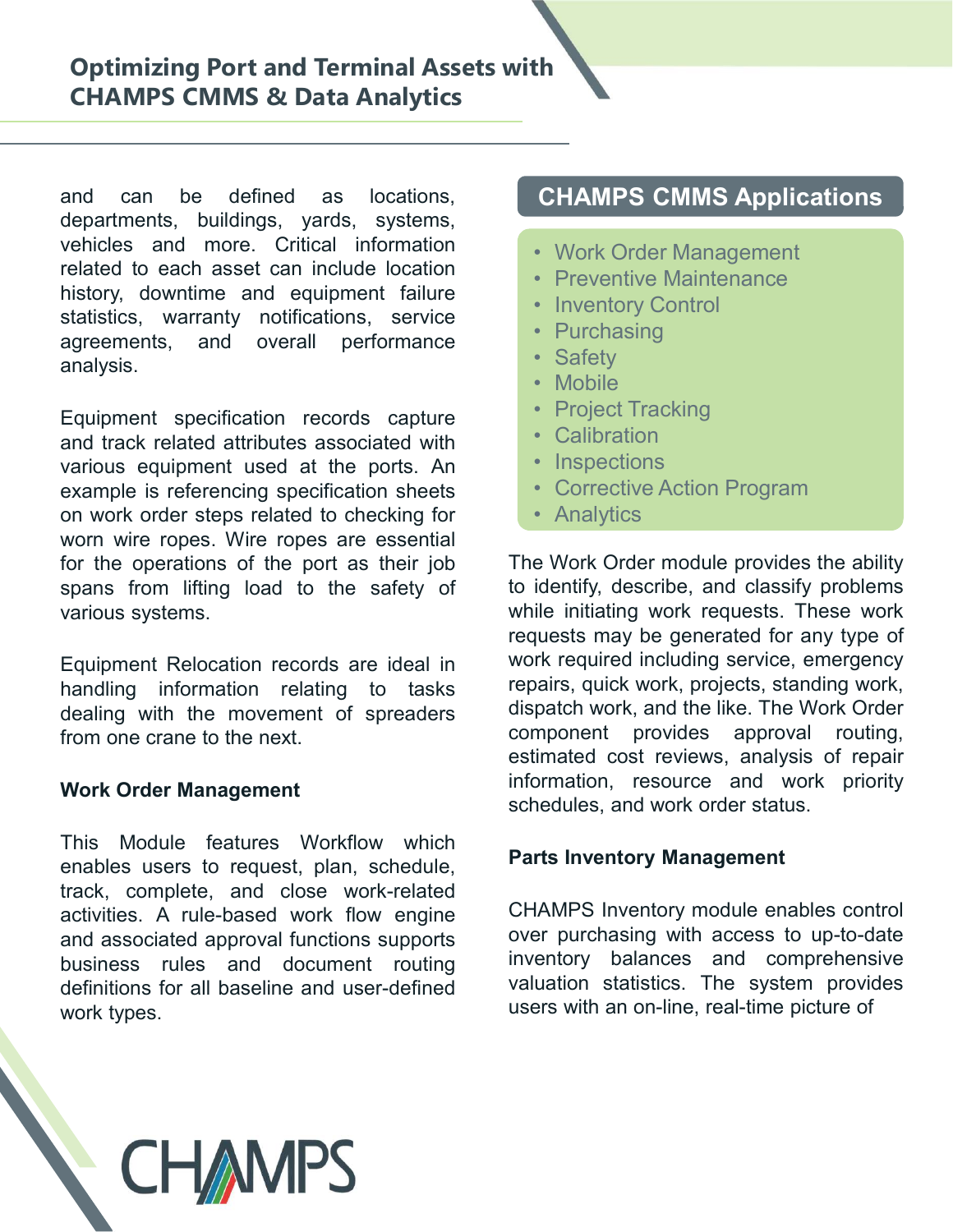**Optimizing Port and Terminal Assets with**<br> **CHAMPS CMMS & Data Analytics**<br>
inventory quantities at various stages in the The functionality of CHAMPS Inventory<br>
inventory cycle. Module includes:<br>
For example, at ports, the **Optimizing Port and Terminal Assets with<br>
CHAMPS CMMS & Data Analytics<br>
inventory quantities at various stages in the The functionality of CHAMPS Inventory<br>
inventory cycle. Module includes:<br>
For example, at ports, the tr Optimizing Port and Terminal Assets with**<br> **CHAMPS CMMS & Data Analytics**<br>
inventory quantities at various stages in the The functionality of CHAMPS Invent<br>
inventory cycle. Module includes:<br>
For example, at ports, the tr **Optimizing Port and Terminal Assets with**<br> **CHAMPS CMMS & Data Analytics**<br>
Inventory quantities at various stages in the The functionality of CHAMPS Inventor<br>
Inventory cycle.<br>
For example, at ports, the tracking of each<br> **Optimizing Port and Terminal Assets with**<br> **CHAMPS CMMS & Data Analytics**<br>
inventory quantities at various stages in the<br>
Internationality of CHAMPS Inventory<br>
inventory cycle.<br>
For example, at ports, the tracking of each **Optimizing Port and Terminal Assets with**<br> **CHAMPS CMMS & Data Analytics**<br>
inventory quantities at various stages in the<br>
inventory cycle.<br>
For example, at ports, the tracking of each<br>
Parts Catalog<br>
Wire rope used is nor **Optimizing Port and Terminal Assets with**<br> **CHAMPS CMMS & Data Analytics**<br>
inventory quantities at various stages in the The functionality of Ch<br>
inventory cycle. Module includes:<br>
For example, at ports, the tracking of e **CHAMPS CMMS & Data Analytics**<br>
inventory quantities at various stages in the<br>
inventory cycle.<br>
For example, at ports, the tracking of each<br>
Module includes:<br>
For example, at ports, the tracking of each<br>
Warehouse/Bin<br>
wi **CHAMPS CMMS & Data Analytics**<br>
inventory quantities at various stages in the<br>
The functionality of CHAMPS Inventory<br>
inventory cycle.<br>
For example, at ports, the tracking of each<br>
Parts Catalog<br>
wire rope used is normally inventory quantities at various stages in the The functionality of CHAMPS Inventory<br>
inventory cycle. Moreon the tracking of each Parts Catalog<br>
inversing to exercise the snormally done through the Warehouse Bin<br>
prope's c

inventory quantities at various stages in the The functionality of CHAMPS Inventory<br>inventory cycle. Module includes:<br>For example, at ports, the tracking of each Parts Catalog<br>wire rope used is normally done through the Wa inventory quantities at various stages in the The functionality of CHAMPS Inventory<br>
inventory cycle. Module includes:<br>
For example, at ports, the tracking of each Parts Catalog<br>
wire rope used is normally done through the inventory quantities at various stages in the The functionality of CHAMPS Inventory<br>
inventory cycle. Module includes:<br>
For example, at ports, the tracking of each Parts Catalog<br>
wire rope used is normally done through the Inventory cycle. Module includes:<br>
For example, at ports, the tracking of each<br>
Wire rope used is normally done through the<br>
Warehouse/Bin<br>
rope's certificate number. CHAMPS' Issues/Returns/Transfers<br>
Inventory Serial/Lot



[Fig. 1 CHAMPS Mobile]

**AMPS** 

With<br>The functionality of CHAMPS Inventory<br>Module includes:<br>Parts Catalog With<br>
The functionality of CHAMPS Inventory<br>
Module includes:<br>
Parts Catalog<br>
Warehouse/Bin<br>
Issues/Returns/Transfers

Parts Catalog Warehouse/Bin Issues/Returns/Transfers Barcode Support Material Request Functions Parts Kitting With<br>
The functionality of CHAMPS Inventory<br>
Module includes:<br>
Parts Catalog<br>
Warehouse/Bin<br>
Issues/Returns/Transfers<br>
Barcode Support<br>
Material Request Functions<br>
Parts Kitting<br>
CHAMPS Mobile<br>
The CHAMPS Mobile app provid

The functionality of CHAMPS Inventory<br>
Module includes:<br>
Parts Catalog<br>
Warehouse/Bin<br>
Issues/Returns/Transfers<br>
Barcode Support<br>
Material Request Functions<br>
Parts Kitting<br>
CHAMPS Mobile<br>
The CHAMPS Mobile app provides por The functionality of CHAMPS Inventory<br>
Module includes:<br>
Parts Catalog<br>
Warehouse/Bin<br>
Issues/Returns/Transfers<br>
Barcode Support<br>
Material Request Functions<br>
Parts Kitting<br>
CHAMPS Mobile app provides port and<br>
container ma The functionality of CHAMPS Inventory<br>
Module includes:<br>
Parts Catalog<br>
Warehouse/Bin<br>
Issues/Returns/Transfers<br>
Barcode Support<br>
Material Request Functions<br>
Parts Kitting<br>
CHAMPS Mobile<br>
The CHAMPS Mobile app provides por efficiently.

Module Includes:<br>
Parts Catalog<br>
Warehouse/Bin<br>
Issues/Returns/Transfers<br>
Barcode Support<br>
Material Request Functions<br>
Parts Kitting<br>
CHAMPS Mobile<br>
The CHAMPS Mobile app provides port and<br>
container maintenance teams with Parts Catalog<br>
Warehouse/Bin<br>
Issues/Returns/Transfers<br>
Barcode Support<br>
Material Request Functions<br>
Parts Kitting<br>
CHAMPS Mobile<br>
The CHAMPS Mobile app provides port and<br>
container maintenance teams with the<br>
mobility the Parts Catalog<br>
Warehouse/Bin<br>
Issues/Returns/Transfers<br>
Barcode Support<br>
Material Request Functions<br>
Parts Kitting<br>
CHAMPS Mobile<br>
The CHAMPS Mobile app provides port and<br>
container maintenance teams with the<br>
mobility the Warehouse/Bin<br>
Issues/Returns/Transfers<br>
Barcode Support<br>
Material Request Functions<br>
Parts Kitting<br>
CHAMPS Mobile<br>
The CHAMPS Mobile app provides port and<br>
container maintenance teams with the<br>
mobility they need to do th Issues/Returns/Transfers<br>Barcode Support<br>Material Request Functions<br>Parts Kitting<br>CHAMPS Mobile app provides port and<br>container maintenance teams with the<br>mobility they need to do their jobs<br>efficiently.<br>Mobility in sendin Material Request Functions<br>
Parts Kitting<br>
CHAMPS Mobile app provides port and<br>
container maintenance teams with the<br>
mobility they need to do their jobs<br>
efficiently.<br>
Mobility in sending and retrieving<br>
information is vi

Parts Kitting<br>
CHAMPS Mobile app provides port and<br>
container maintenance teams with the<br>
mobility they need to do their jobs<br>
efficiently.<br>
Mobility in sending and retrieving<br>
information is vital as field activities can **CHAMPS Mobile**<br>
The CHAMPS Mobile app provides port and<br>
container maintenance teams with the<br>
mobility they need to do their jobs<br>
efficiently.<br>
Mobility in sending and retrieving<br>
information is vital as field activitie **CHAMPS Mobile**<br>The CHAMPS Mobile app provides port and<br>container maintenance teams with the<br>mobility they need to do their jobs<br>efficiently.<br>Mobility in sending and retrieving<br>information is vital as field activities can The CHAMPS Mobile app provides port and<br>container maintenance teams with the<br>mobility they need to do their jobs<br>efficiently.<br>Mobility in sending and retrieving<br>information is vital as field activities can be<br>away from the The CHAMPS Mobile app provides port and<br>container maintenance teams with the<br>mobility they need to do their jobs<br>efficiently.<br>Mobility in sending and retrieving<br>information is vital as field activities can be<br>away from the container maintenance teams with the<br>mobility they need to do their jobs<br>efficiently.<br>Mobility in sending and retrieving<br>information is vital as field activities can be<br>away from the engineering office and<br>workshops at the mobility they need to do their jobs<br>efficiently.<br>Mobility in sending and retrieving<br>information is vital as field activities can be<br>away from the engineering office and<br>workshops at the ports where desktop<br>computers are no efficiently.<br>
Mobility in sending and retrieving<br>
information is vital as field activities can be<br>
away from the engineering office and<br>
workshops at the ports where desktop<br>
computers are normally located.<br>
CHAMPS Mobile Mobility in sending and retrieving<br>information is vital as field activities can be<br>away from the engineering office and<br>workshops at the ports where desktop<br>computers are normally located.<br>CHAMPS Mobile allows port mainten Mobility in sending and retrieving<br>information is vital as field activities can be<br>away from the engineering office and<br>workshops at the ports where desktop<br>computers are normally located.<br>CHAMPS Mobile allows port mainten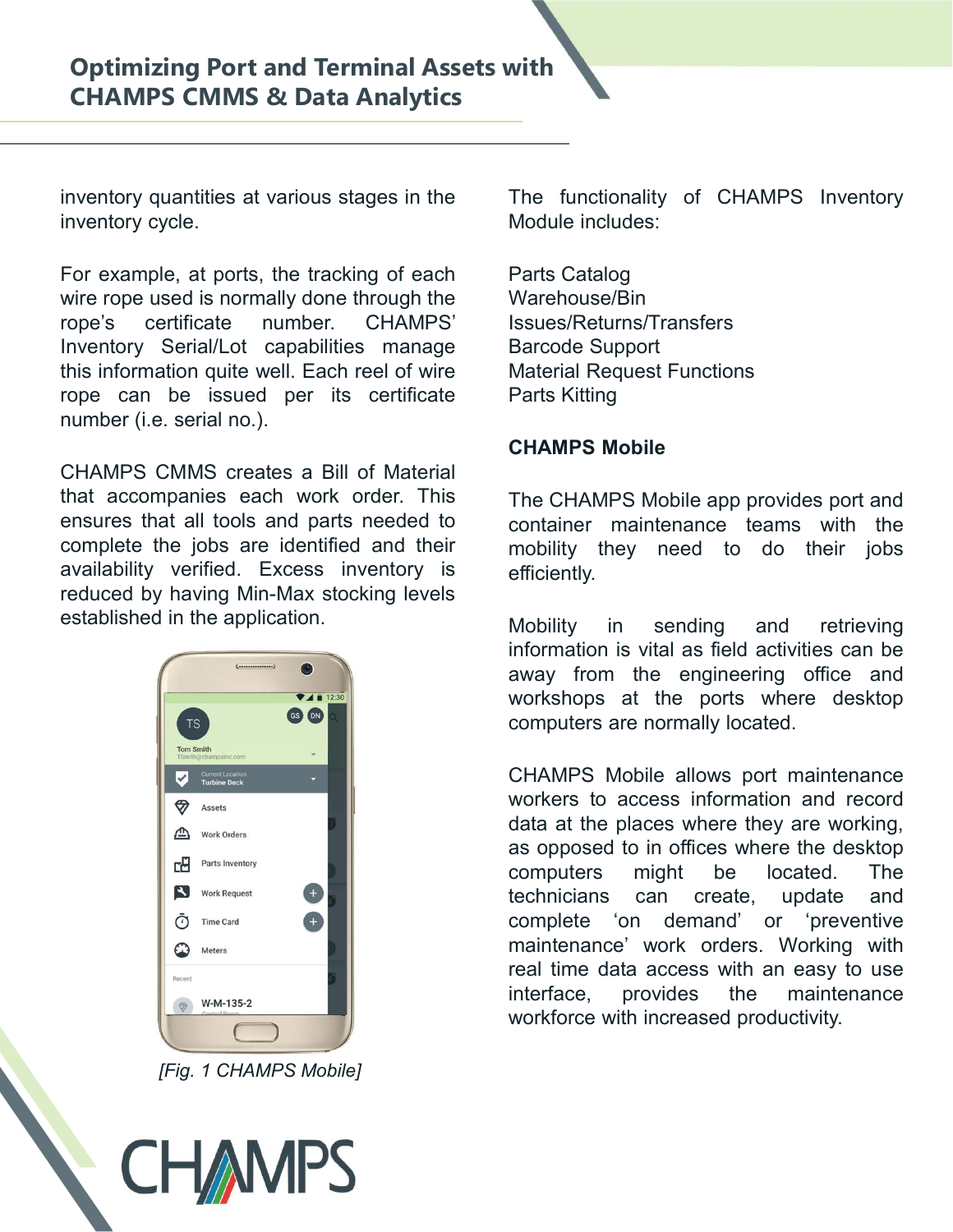**Optimizing Port and Terminal Assets with**<br> **CHAMPS CMMS & Data Analytics**<br>
Work Force Safety<br>
The CHAMPS LOTO<br>
ability to define enclo<br>
port mobile equipment result in serious<br>
increases and other<br>
interesting in the exer **CHAMPS CMMS & Data Analytics**<br>
Work Force Safety<br>
Nork Force Safety<br>
The CHAMPS LOTO Module is<br>
ability to define enclosures that<br>
port mobile equipment result in serious<br>
necessary to safely perform<br>
injuries and fatalit

Accidents involving port cranes and other<br>sability to define enclosures that list step<br>port mobile equipment result in serious<br>necessary to safely perform work.<br>injuries and fatalities. Factors contributing<br>system also pro Accidents involving port cranes and other establish and restore plant conditions<br>port mobile equipment result in serious necessary to safely perform work. The<br>injuries and fatalities. Factors contributing system also provi port mobile equipment result in serious<br>
in encessary to safely perform work. The<br>
injuries and fatallities. Factors contitibuting<br>
in the distribution, the definition, the distribution<br>
to port accidents include; inadequa injuries and fatalities. Factors contributing system also provides for the definition,<br>assessment, and operations and (tags) that can be securely fastened to an<br>assessment, and operations and (tags) that can be securely fa to port accidents include; inadequate risk<br>
envirting and control of warning devices<br>
areasses mentic, and operations and itags) that can be securely fastened to an<br>
maintenance procedures, lack of training<br>
energy isolati assessment, and operations and (tags) that can be securely fastened<br>maintenance procedures, lack of training emergy isolating device in accordance.<br>Equipment, increased port throughputs<br>LOTO meets or exceeds Occup-<br>and fas maintenance procedures, lack of training<br>
energy isolating device in accordance v<br>
equipment, increased port throughputs<br>
equipment, increased port throughputs<br>
ECITO meets or exceeds Occupatio<br>
and faster ship turnarounds and awareness, bigger and faster port an established procedure. CHAMPS<br>
equipment, increased port firoughputs<br>
and faster ship turnarounds.<br>
CMAMPS Permits and Lock-Out/Tag-Out<br>
Components are vital to port operations as<br> water. CHAMPS Permits and Lock-Out/Tag-Out<br>
requirements.<br>
components are vital to port operations as<br>
A poor safety record and ill-conceive<br>
jobs dealing with large, stored energy are<br>
processes are not only detrimental to po<br>
e CHAMPS Permits and Lock-Out/Tag-Out<br>
components are widt to port operations as<br>
components are width to port operations as<br>
(bios dealing with large, stored energy are<br>
processes are not only detrimental to port<br>
handled o components are vital to port operations as A poor safety record and ill-conceived<br>
plots dealing with large, stored energy are<br>
handled over certain distances. For personnel, but can result in negative<br>
example, Hot Works ions dealing with large, stored energy are<br>
processes are not only detrimental to processes are not only detrimental to processes. For<br>
example, Hot Works Permit is required for<br>
publicity, legal cases, and fines for sales handled over certain distances. For personnel, but can result in negative<br>example, Hot Works Permit is required for publicity, legal cases, and fines for safety<br>chair that is resulted to the specific specific contents; LOT example, Hot Works Permit is required for publicity, legal cases, and fines for safety<br>
hoist tope changes on STS Container breaches which can severly affect a<br>
foranes; LOTO is used when dealing with port's bottom line. H hoist rope changes on STS Container<br>
Crames; LOTO is used when dealing with each the contrine. Having basic technology<br>
Contain Henri and the control is a hole in place isn't enough to create a safe an<br>
in the ground that

Cranes; LOTO is used when dealing with<br>
port's bottom line. Having basic technology<br>
Hom Pitt maintenance. A horn pit is a hole in place isn't enough to create a safe and<br>
in the ground that electrically connects the<br>
comp Hom Pit maintenance. A horn pit is a hole in place isn't ence<br>in the ground that electrically connects the<br>STS Container Crane to an electric power management mum<br>sub-status. These pits have submersible backed processe<br>pum

**CHAMPS CMMS & Data Analytics**<br>
Work Force Safety<br>
Work Force Safety<br>
Accidents involving port cranes and other<br>
Accidents involving port cranes and other<br>
Accidents involving port cranes and other<br>
injuries and fatalities **Optimizing Port and Terminal Assets with**<br> **CHAMPS CMMS & Data Analytics**<br>
Work Force Safety<br>
Nork Force Safety<br>
The CHAMPS LOTO Module provides the<br>
ability to define enclosures that list steps to<br>
accidents involving po Optimizing Port and Terminal Assets with<br>
CHAMPS CMMS & Data Analytics<br>
Work Force Safety<br>
Work Force Safety<br>
For the CHAMPS LOTO Module provide<br>
ability to define enclosures that list steps<br>
port mobile equipment result i **CHAMPS CMMS & Data Analytics**<br> **CHAMPS CMMS & Data Analytics**<br>
Work Force Safety<br>
Nork Force Safety<br>
The CHAMPS LOTO Module provides the<br>
ability to define enclosures that list steps to<br>
port mobile equipment result in se **Optimizing Port and Terminal Assets with**<br> **CHAMPS CMMS & Data Analytics**<br>
Work Force Safety<br>
Work Force Safety<br>
The CHAMPS LOTO Module provides the<br>
ability to define enclosures that list steps to<br>
ability to define encl **Optimizing Port and Terminal Assets with**<br> **CHAMPS CMMS & Data Analytics**<br>
Work Force Safety<br>
Mork Force Safety<br>
The CHAMPS LOTO Module provides the<br>
pott mobile equipment result in serious<br>
necessary to safely perform wo **CHAMPS CMMS & Data Analytics**<br> **CHAMPS CMMS & Data Analytics**<br>
Work Force Safety<br>
Work Force Safety<br>
Accidents involving port cranes and other<br>
ability to define enclosures that list steps to<br>
eactions in experiment resul **CHAMPS CMMS & Data Analytics**<br> **CHAMPS CMMS & Data Analytics**<br>
Work Force Safety<br>
Work Force Safety<br>
The CHAMPS LOTO Module provide<br>
ability to define enclosures that list at<br>
port mobile equipment result in serious<br>
incr CHAMPS CONDINGTON THE CHAMPS LOTO Module provides the<br>
ability to define enclosures that list steps to<br>
ability to define enclosures that list steps to<br>
primising involving port cranes and other<br>
invision of mobile equipme Work Force Safety<br>
The CHAMPS LOTO Module provides the<br>
ability to define enclosures that list steps to<br>
ability to define enclosures that list steps to<br>
port mobile equipment result in serious<br>
increases are plant conditi Work Force Safety<br>
The CHAMPS LOTO Module provides the<br>
ability to define enclosures that list steps to<br>
port mobile equipment result in serious<br>
incluises. Factors contributing<br>
increases to to safely perform work. The<br>
i Work Force Safety<br>
The CHAMPS LOTO Module provides the<br>
actions and other<br>
actions and the second that is steps to<br>
be detailies. Factors contributions<br>
in interactions<br>
in the equipment result in serious<br>
necessary to saf The CHAMPS LOTO Module provides the<br>ability to define enclosures that list steps to<br>establish and restore plant conditions<br>necessary to safely perform work. The<br>system also provides for the definition. Find CHAMPS LOTO Module provides the<br>ability to define enclosures that list steps to<br>establish and restore plant conditions<br>necessary to safely perform work. The<br>system also provides for the definition,<br>printing and contro Fine CHAMPS LOTO Module provides the<br>ability to define enclosures that list steps to<br>establish and restore plant conditions<br>necessary to safely perform work. The<br>system also provides for the definition,<br>printing and contro The CHAMPS LOTO Module provides the<br>ability to define enclosures that list steps to<br>establish and restore plant conditions<br>necessary to safely perform work. The<br>system also provides for the definition,<br>printing and control Find CHAMPS LOTO Module provides the<br>ability to define enclosures that list steps to<br>establish and restore plant conditions<br>necessary to safely perform work. The<br>system also provides for the definition,<br>printing and contro **The CHAMPS LOTO Module provides the**<br>
The CHAMPS LOTO Module provides the<br>
ability to define enclosures that list steps to<br>
establish and restore plant conditions<br>
necessary to safely perform work. The<br>
system also provid The CHAMPS LOTO Module provides the<br>
ability to define enclosures that list steps to<br>
establish and restore plant conditions<br>
necessary to safely perform work. The<br>
system also provides for the definition,<br>
printing and co Fith<br>The CHAMPS LOTO Module provides the<br>ability to define enclosures that list steps to<br>establish and restore plant conditions<br>necessary to safely perform work. The<br>system also provides for the definition,<br>printing and co The CHAMPS LOTO Module provides the<br>ability to define enclosures that list steps to<br>establish and restore plant conditions<br>necessary to safely perform work. The<br>system also provides for the definition,<br>printing and control The CHAMPS LOTO Module provides the<br>ability to define enclosures that list steps to<br>establish and restore plant conditions<br>necessary to safely perform work. The<br>system also provides for the definition,<br>printing and control The CHAMPS LOTO Module provides the<br>ability to define enclosures that list steps to<br>establish and restore plant conditions<br>necessary to safely perform work. The<br>system also provides for the definition,<br>printing and control requirements. The CHAMPS LOTO Module provides the<br>ability to define enclosures that list steps to<br>establish and restore plant conditions<br>necessary to safely perform work. The<br>system also provides for the definition,<br>printing and control The CHAMPS LOTO Module provides the<br>ability to define enclosures that list steps to<br>establish and restore plant conditions<br>necessary to safely perform work. The<br>system also provides for the definition,<br>printing and control The CHAMPS LOTO Module provides the<br>ability to define enclosures that list steps to<br>establish and restore plant conditions<br>necessary to safely perform work. The<br>system also provides for the definition,<br>printing and control The CHAMPS LOTO Module provides the<br>ability to define enclosures that list steps to<br>establish and restore plant conditions<br>necessary to safely perform work. The<br>system also provides for the definition,<br>printing and control ability to define enclosures that list steps to<br>establish and restore plant conditions<br>necessary to safely perform work. The<br>system also provides for the definition,<br>printing and control of warning devices<br>(tags) that can establish and restore plant conditions<br>necessary to safely perform work. The<br>system also provides for the definition,<br>printing and control of warning devices<br>(tags) that can be securely fastened to an<br>energy isolating devi

necessary to safely perform work. The<br>system also provides for the definition,<br>printing and control of warning devices<br>(tags) that can be securely fastened to an<br>energy isolating device in accordance with<br>an established pr system also provides for the definition,<br>printing and control of warning devices<br>(tags) that can be securely fastened to an<br>energy isolating device in accordance with<br>an established procedure. CHAMPS<br>LOTO meets or exceeds printing and control of warning devices<br>(tags) that can be securely fastened to an<br>energy isolating device in accordance with<br>an established procedure. CHAMPS<br>LOTO meets or exceeds Occupational<br>Safety and Health Administra (tags) that can be securely fastened to an<br>energy isolating device in accordance with<br>an established procedure. CHAMPS<br>LOTO meets or exceeds Occupational<br>Safety and Health Administration (OSHA)<br>requirements.<br>A poor safety energy isolating device in accordance with<br>an established procedure. CHAMPS<br>LOTO meets or exceeds Occupational<br>Safety and Health Administration (OSHA)<br>requirements.<br>A poor safety record and ill-conceived<br>processes are not an established procedure. CHAMPS<br>LOTO meets or exceeds Occupational<br>Safety and Health Administration (OSHA)<br>requirements.<br>A poor safety record and ill-conceived<br>processes are not only detrimental to port<br>personnel, but can Safety and Health Administration (OSHA)<br>requirements.<br>A poor safety record and ill-conceived<br>processes are not only detrimental to port<br>personnel, but can result in negative<br>publicity, legal cases, and fines for safety<br>bre A poor safety record and ill-conceived<br>processes are not only detrimental to port<br>personnel, but can result in negative<br>publicity, legal cases, and fines for safety<br>breaches which can severely affect a<br>port's bottom line. A poor safety record and ill-conceived<br>processes are not only detrimental to port<br>personnel, but can result in negative<br>publicity, legal cases, and fines for safety<br>breaches which can severely affect a<br>port's bottom line. processes are not only detrimental to port<br>personnel, but can result in negative<br>publicity, legal cases, and fines for safety<br>breaches which can severely affect a<br>port's bottom line. Having basic technology<br>in place isn't personnel, but can result in negative<br>publicity, legal cases, and fines for safety<br>breaches which can severely affect a<br>port's bottom line. Having basic technology<br>in place isn't enough to create a safe and<br>compliant port. publicity, legal cases, and fines for safety<br>breaches which can severely affect a<br>port's bottom line. Having basic technology<br>in place isn't enough to create a safe and<br>compliant port. Port and terminal<br>management must ens

breaches which can severely affect a<br>port's bottom line. Having basic technology<br>in place isn't enough to create a safe and<br>compliant port. Port and terminal<br>management must ensure that technology-<br>backed processes to mini port's bottom line. Having basic technology<br>in place isn't enough to create a safe and<br>compliant port. Port and terminal<br>management must ensure that technology-<br>backed processes to minimize hazards are<br>put in place and fol in place isn't enough to create a safe and<br>compliant port. Port and terminal<br>management must ensure that technology-<br>backed processes to minimize hazards are<br>put in place and followed by a safety-<br>conscious workforce.<br>**CHA** compliant port. Port and terminal<br>management must ensure that technology-<br>backed processes to minimize hazards are<br>put in place and followed by a safety-<br>conscious workforce.<br>**CHAMPS Inspections**<br>CHAMPS CMMS includes an In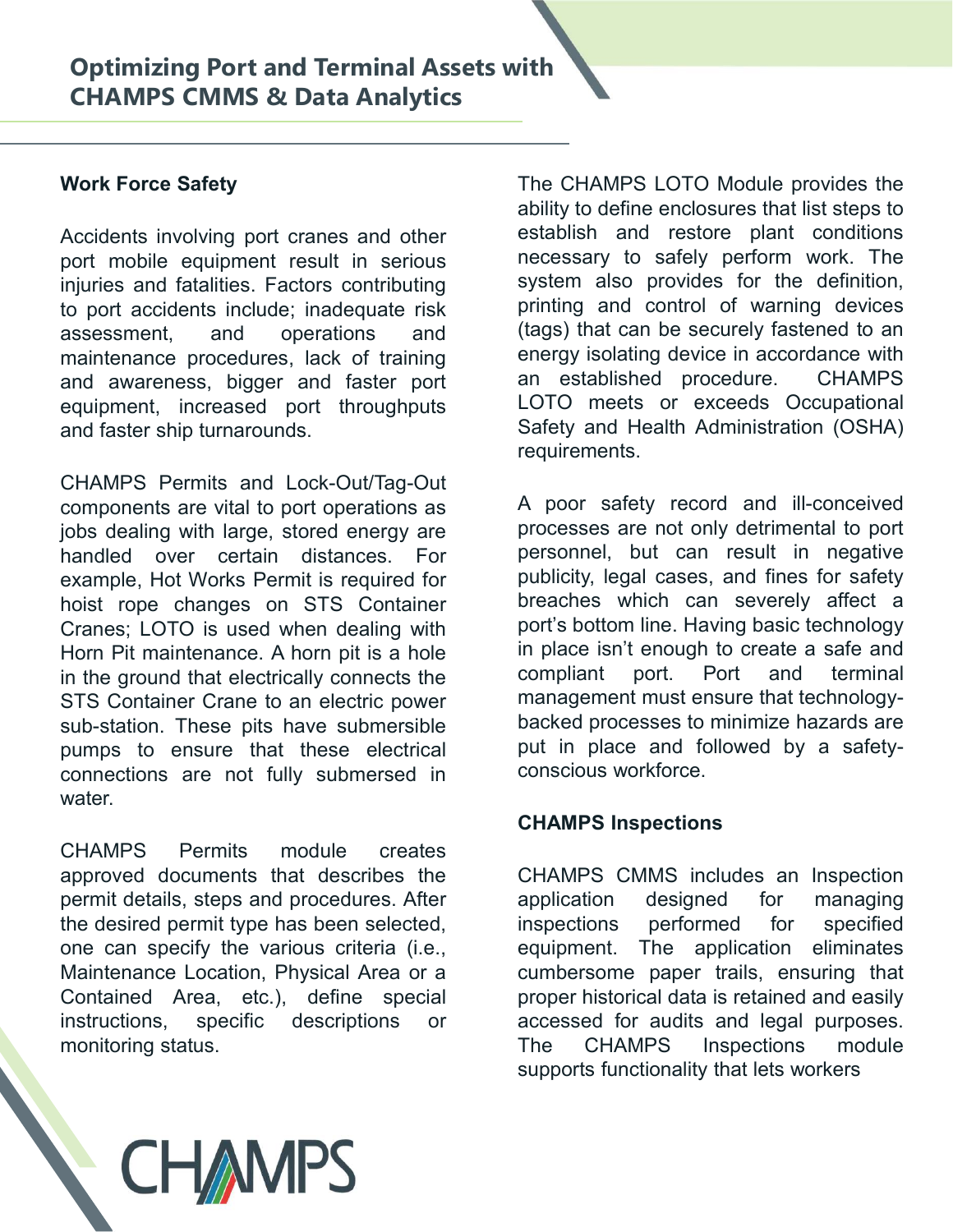**Optimizing Port and Terminal Assets with**<br> **CHAMPS CMMS & Data Analytics**<br>
document conditions (both expected and  $\cdot$  The approach of, run to failure lets<br>
unexpected) and then generate work equipment run until it breaks **Optimizing Port and Terminal Assets with**<br> **CHAMPS CMMS & Data Analytics**<br> **document** conditions (both expected and  $\bullet$  The approach of, run to failure lets the<br>
nunexpected) and then generate work equipment run until it **Optimizing Port and Terminal Assets with**<br> **CHAMPS CMMS & Data Analytics**<br>
document conditions (both expected and  $\cdot$  The approach of, run to failure lets the<br>
requests and other documents. Managers<br>
and other decision **Optimizing Port and Terminal Assets with**<br> **CHAMPS CMMS & Data Analytics**<br>
document conditions (both expected and<br>
the generate work<br>
equipment run until it breaks and ther<br>
requests and other documents. Managers<br>
are the **Optimizing Port and Terminal Assets with**<br> **CHAMPS CMMS & Data Analytics**<br>
document conditions (both expected and<br>
unexpected) and then generate work equipment run until it breaks and then a<br>
requests and other documents. **Optimizing Port and Terminal Assets with**<br> **CHAMPS CMMS & Data Analytics**<br>
document conditions (both expected and  $\bullet$  The approach of, run to failure lets the<br>
unexpected) and then generate work equipment run until it br **Optimizing Port and Terminal Assets with**<br> **CHAMPS CMMS & Data Analytics**<br>
document conditions (both expected and<br>
unexpected) and then generate work<br>
equipment run until it breaks and<br>
ensumistantly review these requests **Optimizing Port and Terminal Assets with**<br> **CHAMPS CMMS & Data Analytics**<br>
document conditions (both expected and<br>
unexpected) and then generate work equipment run until it it<br>
requests and other documents. Managers deter **CHAMPS CMMS & Data Analytics**<br>
document conditions (both expected and  $\cdot$  The approach of, run to failure lets the<br>
unexpected) and then generate work equipment run until it breaks and then a<br>
requests and other document document conditions (both expected and<br>
unexpected) and then generate work<br>
equipment run until it breaks and the<br>
requests and other documents. Managers<br>
and other decision makers are then able to<br>
expected or prejaced. T

- as they occur.
- maintain parts before they fail.
- analyzing equipment sensors and historical can be data to predict pending failure and address it proactively.

monitored using sensors. Real-time and the contract of the contract of the contract of the contract of the contract of the contract of the contract of the contract of the contract of the contract of the contract of the con historical data is then analyzed by advanced software to prescribe specific<br>maintenance activities that ensure optimal With this application, ports can make faster maintenance activities that ensure optimal with this application, ports<br>equipment untime equipment uptime.

**Optimizing Port and Terminal Assets with**<br> **CHAMPS CMMS & Data Analytics**<br>
document conditions (both expected and  $\cdot$  The approach of, run to failure lets the<br>
unexpected) and then generate work equipment run until it br **Optimizing Port and Terminal Assets with**<br> **CHAMPS CMMS & Data Analytics**<br>
document conditions (both expected and  $\cdot$  The approach of, run to failure lets the<br>
unexpected) and then generate work equipment run until it br with<br>
• The approach of, run to failure lets the<br>
equipment run until it breaks and then a<br>
determination is made if it should be<br>
repaired or replaced. This may work for<br>
certain types of assets but is not considered equipment run until it breaks and then a with<br>
• The approach of, run to failure lets the<br>
equipment run until it breaks and then a<br>
determination is made if it should be<br>
repaired or replaced. This may work for<br>
certain types of assets but is not considered<br>
a p with<br>
The approach of, run to failure lets the<br>
equipment run until it breaks and then a<br>
determination is made if it should be<br>
repaired or replaced. This may work for<br>
certain types of assets but is not considered<br>
a pro with<br>
• The approach of, run to failure lets the<br>
equipment run until it breaks and then a<br>
determination is made if it should be<br>
repaired or replaced. This may work for<br>
certain types of assets but is not considered<br>
a p with<br>
• The approach of, run to failure lets the<br>
equipment run until it breaks and then a<br>
determination is made if it should be<br>
repaired or replaced. This may work for<br>
certain types of assets but is not considered<br>
a p **Predictive or predictive maintenance**<br> **predictive main tensor**<br> **predictive or predictive maintenance** in the state of the prepared or replaced. This may work for<br>
certain types of assets but is not considered<br>
a proacti **Follow The Superior Science Applying**<br> **Applying to the manufolic original start of the equipment run until it breaks and then a determination is made if it should be repaired or replaced. This may work for certain types Figure 12**<br> **Figure 12**<br> **Figure 12**<br> **Figure 12**<br> **Figure 12**<br> **Figure 12**<br> **Figure 12**<br> **Figure 12**<br> **Figure 12**<br> **Figure 12**<br> **Figure 12**<br> **Figure 12**<br> **Presentive depends on the presentive,<br>
<b>Presentive on the present** with<br>
• The approach of, run to failure lets the<br>
equipment run until it breaks and then a<br>
determination is made if it should be<br>
repaired or replaced. This may work for<br>
certain types of assets but is not considered<br>
a p

**Example 10** and the members of the support of the support of the support of the prevents and other documents. Managers determination is made if it should the requests and other documents. Managers determination is made if • Reactive maintenance addressing failures budgeveloping dashboards, visual reports and with<br>
• The approach of, run to failure lets the<br>
equipment run until it breaks and then a<br>
determination is made if it should be<br>
repaired or replaced. This may work for<br>
certain types of assets but is not considered<br>
a p • The approach of, run to failure lets the equipment run until it breaks and then a<br>determination is made if it should be<br>repaired or replaced. This may work for<br>certain types of assets but is not considered<br>a proactive ap • The approach of, run to failure lets the equipment run until it breaks and then a determination is made if it should be repaired or replaced. This may work for certain types of assets but is not considered a proactive ap • The approach of, run to failure lets the equipment run until it breaks and then a determination is made if it should be repaired or replaced. This may work for certain types of assets but is not considered a proactive ap • The approach of, run to failure lets the equipment run until it breaks and then a determination is made if it should be repaired or replaced. This may work for certain types of assets but is not considered a proactive ap • The approach of, run to failure lets the equipment run until it breaks and then a determination is made if it should be repaired or replaced. This may work for certain types of assets but is not considered a proactive ap analytics. repaired or replaced. This may work for<br>certain types of assets but is not considered<br>a proactive approach like preventive,<br>predictive or prescriptive maintenance.<br>Applying preventive, predictive or<br>prescriptive maintenanc certain types of assets but is not considered<br>a proactive approach like preventive,<br>predictive or prescriptive maintenance.<br>Applying preventive, predictive or<br>prescriptive maintenance depends on<br>having viable analytics. In a proactive approach like preventive,<br>predictive or prescriptive maintenance.<br>Applying preventive, predictive or<br>prescriptive maintenance depends on<br>having viable analytics. In some port and<br>container organizations, analyt predictive or prescriptive maintenance.<br>Applying preventive, predictive or<br>prescriptive maintenance depends on<br>having viable analytics. In some port and<br>container organizations, analytics may not<br>be available to the mainte Applying preventive, predictive or<br>prescriptive maintenance depends on<br>having viable analytics. In some port and<br>container organizations, analytics may not<br>be available to the maintenance<br>departments. CHAMPS CMMS eliminate Applying preventive, predictive or<br>prescriptive maintenance depends on<br>having viable analytics. In some port and<br>container organizations, analytics may not<br>be available to the maintenance<br>departments. CHAMPS CMMS eliminate

• Preventive maintenance performed on a For good data analytics, data cleansing and<br>ata management strategies are critical. pre-planned schedule to replace or **come of the strategies** are critical.<br>Data is what provides a good predictive or • Predictive maintenance based on equires collection of strong trend data that<br>can be converted into actionable information. container organizations, analytics may not<br>be available to the maintenance<br>departments. CHAMPS CMMS eliminates<br>this problem by delivering integrated<br>analytics as part of the solution for<br>developing dashboards, visual repor be available to the maintenance<br>departments. CHAMPS CMMS eliminates<br>this problem by delivering integrated<br>analytics as part of the solution for<br>developing dashboards, visual reports and<br>analytics.<br>For good data analytics, departments. CHAMPS CMMS eliminates<br>this problem by delivering integrated<br>analytics as part of the solution for<br>developing dashboards, visual reports and<br>analytics.<br>For good data analytics, data cleansing and<br>data manageme this problem by delivering integrated<br>
analytics as part of the solution for<br>
developing dashboards, visual reports and<br>
analytics.<br>
For good data analytics, data cleansing and<br>
data management strategies are critical.<br>
Da analytics as part of the solution for<br>developing dashboards, visual reports and<br>analytics.<br>For good data analytics, data cleansing and<br>data management strategies are critical.<br>Data is what provides a good predictive or<br>pre analytics.<br>
For good data analytics, data cleansing and<br>
data management strategies are critical.<br>
Data is what provides a good predictive or<br>
prescriptive maintenance. Analytics also<br>
requires collection of strong trend d For good data analytics, data cleansing and<br>data management strategies are critical.<br>Data is what provides a good predictive or<br>prescriptive maintenance. Analytics also<br>requires collection of strong trend data that<br>can be

• Prescriptive maintenance, in which with the CHAMPS CMMS Analytics for view of the CHAMPS CMMS Analytics for the Person measuring Mean Time Between Failures equipment operation is continuously<br>(MTBF) quantifies the reliability of major

# **CHAMPS**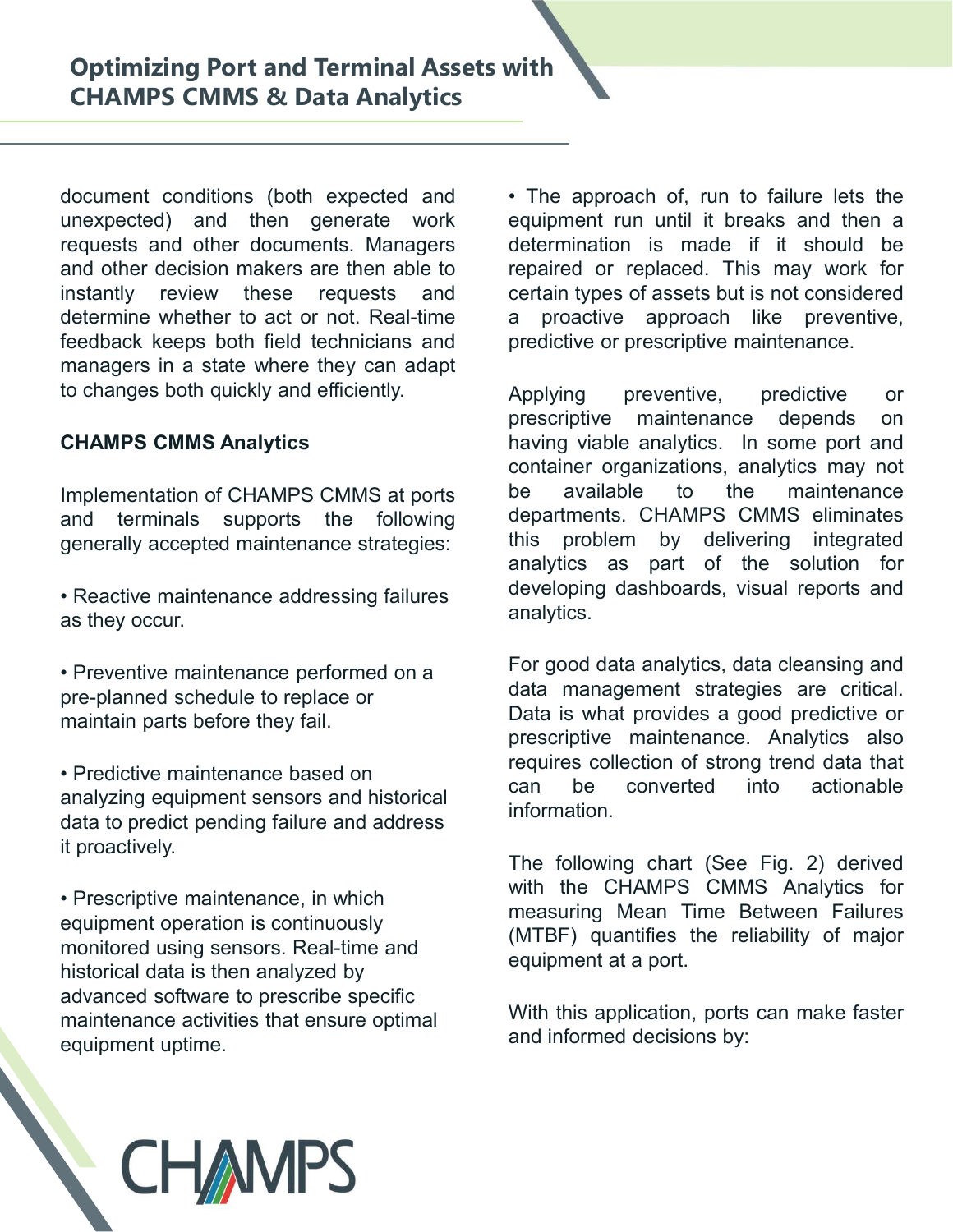### Optimizing Port and Terminal Assets with CHAMPS CMMS & Data Analytics

Meantime Between Failures (MTBF)



[Fig. 2 CHAMPS Analytics Dashboard]

- 
- 
- 

**Example 19 and 19 and 19 and 19 and 19 and 19 and 19 and 19 and 19 and 19 and 19 and 19 and 19 and 19 and 19 and 19 and 19 and 19 and 19 and 19 and 19 and 19 and 19 and 19 and 19 and 19 and 19 and 19 and 19 and 19 and 19** master equipment database. The MITHET (Fig. 2 CHAMPS Analytics Dashboard)<br>
MITHET (Fig. 2 CHAMPS Analytics Dashboard)<br>
MITHET (Fig. 2 CHAMPS Analytics Dashboard)<br>
Analyzing the most significant causes of<br>
Summary<br>
Analyzing and defining corrective acti Fig. 2 CHAMPS Analytics Dashboard]<br>
• Monitoring MTBF by equipment<br>
• identifying the most significant causes of<br>
failures, and<br>
• Analyzing and defining corrective actions<br>
• Analyzing and defining corrective actions<br>
• F FRE by equipment<br>
For the most significant causes of<br>
Fallures, and<br>
Fallures, and<br>
Fallures, and<br>
Fallures, and<br>
Fallures, and<br>
Fallures, and<br>
Fallures, and<br>
Fallures, and<br>
Fallures, they must may reveal that<br>
Fallures an • Monitoring MTBF by equipment<br>
a great deal of time and money.<br>
• Identifying the most significant causes of<br>
failures, and<br>
• Analyzing and defining corrective actions<br> **Example 19.1**<br> **Example 19.1**<br> **Example 19.1**<br> **Ex** 

### Summary

EFF<br>
The distribution of the same of the selection of the selection<br>
Certical equipment can be eliminated, saving<br>
a great deal of time and money.<br> **Summary**<br>
Ports and Terminals can expect the<br>
following benefits by optim BFhr<br>
fics Dashboard]<br>
critical equipment can be eliminated, saving<br>
a great deal of time and money.<br> **Summary**<br>
Ports and Terminals can expect the<br>
following benefits by optimizing their assets<br>
with CHAMPS CMMS and data Frical equipment can be eliminated, saving<br>a great deal of time and money.<br>**Summary**<br>Ports and Terminals can expect the<br>following benefits by optimizing their assets<br>with CHAMPS CMMS and data analytics:<br>Increased Equipment critical equipment can be eliminated, saving<br>a great deal of time and money.<br>Summary<br>Ports and Terminals can expect the<br>following benefits by optimizing their assets<br>with CHAMPS CMMS and data analytics:<br>Increased Equipment